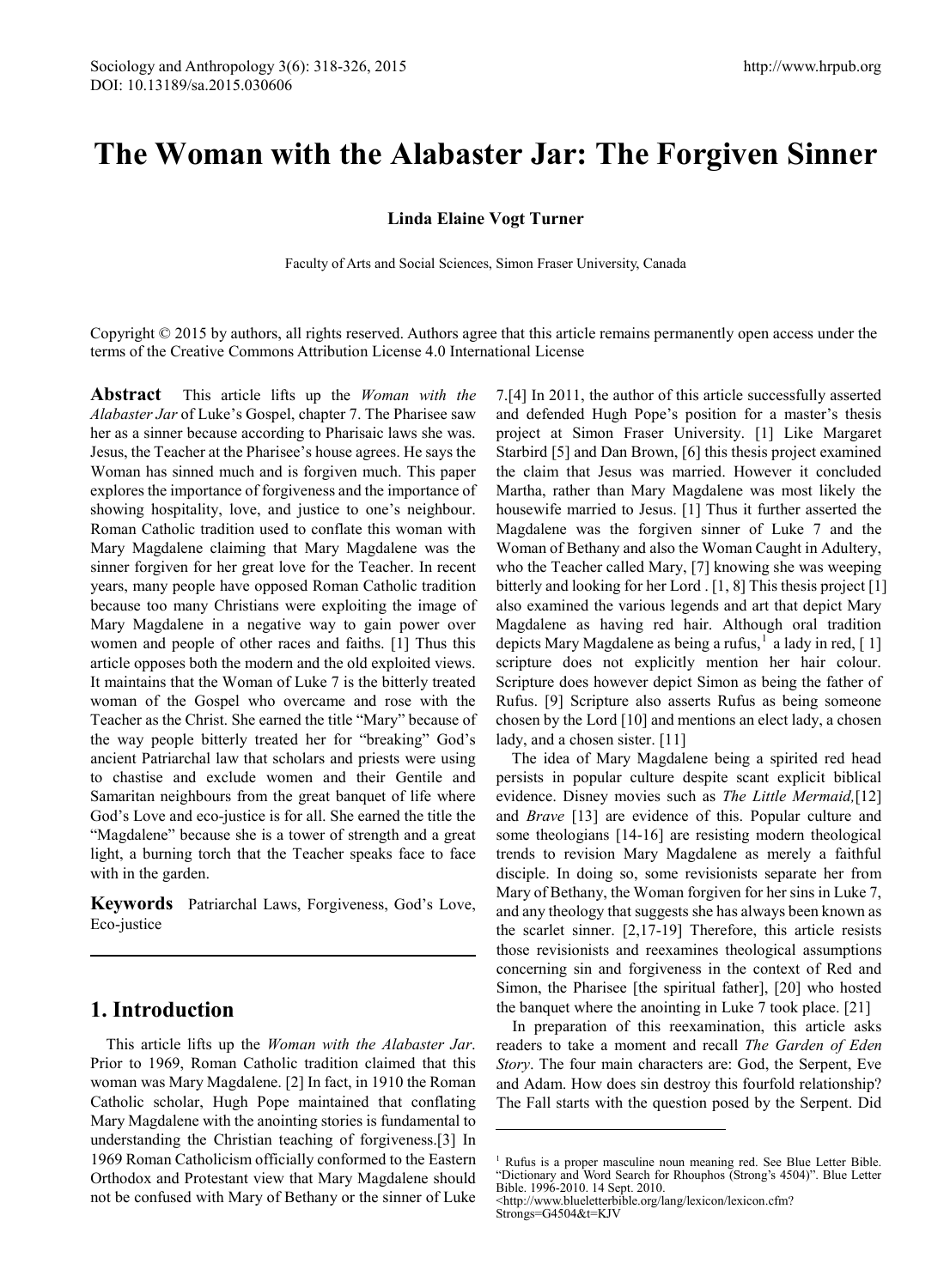God really say you couldn't eat of every tree in the garden? [22] Or does it? Is the Serpent the one at fault here?

# **2. The Garden of Eden Story**

## **2.1. The Blame Game**

In *The Garden of Eden Story*, Eve and Adam also questioned the dietary restrictions imposed upon them. They both ate from the forbidden tree, the tree of good and evil. Then "the man and his wife hid themselves from the presence of the LORD God among the trees." [22] Then when the LORD God called out to them, Eve blamed the Serpent, Adam blamed Eve and when the LORD GOD spoke to the Serpent, the Serpent did not say a word. As a result, God expelled Adam and Eve from the Garden and put a bitter curse on the Serpent. God made the Serpent eat dust and to become a bitter enemy of Eve and all her descendants [23]. During the Ecumenical Decade of the Churches in Solidarity with Women, Mercy Oduyoye [24] spoke out against this blame game attitude found in scripture. She said, "'Lord, we did it' should be our common confession, not 'the woman you gave me' did it or 'I did it in obedience to my husband.'' [24] We should remember Oduyoye and her wise words, when our relationships break down and we see poverty and eco-injustice.

#### **2.2. Life Experience**

My life experience has taught me people care about food and they care about rules and points of order. When I babysit my grandchildren and arguments arise concerning access to food and the restrictions concerning between meal snacks, their relationship starts to break down. They often do like Adam and Eve do. They point the finger of blame away from themselves and try to get me the visiting Grandma to scold, shame, blame and curse the siblings breaking the rule or the one remembering and citing the rules in the first place.

So experienced parents know. Things would have been so different, had Adam and Eve the wisdom, humility and faith to say. "We did it. My smooth snake of a brother is not the only one to blame. We weren't happy with the rules either. So, we freely ate from your forbidden Tree, O God. Forgive us."

Today, many parents are coming to understand that bullies are fast becoming a problem for our school play grounds. Some parents are of the opinion that bullies bully because the victim and those witnessing the bullying say and do nothing to stop the bully. Bullies use and abuse the power given to them by their natural talents and their admirers. Bullies demand compliance and allegiance. They harass, name call, and shame people who may threaten their admiration and their privilege as leader. Often their victim is someone who is different, new or vulnerable in some way. Compliance wins the bully friends, respect and power. More importantly, compliance to the bully's demands allows the bully's

supporters to coerce the vulnerable person to conform to social norms.

## **3. The Greek Testament Story**

## **3.1. The Woman with the Alabaster Jar**

In the Greek Testament story of *The Woman with the Alabaster Jar*, Simon the Pharisee and the visiting teacher identify the Woman with the jar as someone who is a sinner. This has given rise to theology that has assumed she was bad or immoral. [25] So keeping Oduyoye's wise words in mind, this article reexamines this story asking the question. Who is this who even or also forgives sins?

### **3.2. The Forgiven Sinner**

One of the Pharisees asked Jesus to eat with him, and he went into the Pharisee's house and took his place at the table. And a woman in the city, who was a sinner, having learned that he was eating in the Pharisee's house, brought an alabaster jar of ointment. She stood behind him at his feet, weeping, and began to bathe his feet with her tears and to dry them with her hair. Then she continued kissing his feet and anointing them with the ointment. Now when the Pharisee who had invited him saw it, he said to himself, "If this man were a prophet, he would have known who and what kind of woman this is who is touching him—that she is a sinner." Jesus spoke up and said to him, "Simon, I have something to say to you." "Teacher," he replied, "speak." "A certain creditor had two debtors; one owed five hundred denarii, and the other fifty. When they could not pay, he canceled the debts for both of them. Now which of them will love him more?" Simon answered, "I suppose the one for whom he canceled the greater debt." And Jesus said to him, "You have judged rightly." Then turning toward the woman, he said to Simon, "Do you see this woman? I entered your house; you gave me no water for my feet, but she has bathed my feet with her tears and dried them with her hair. You gave me no kiss, but from the time I came in she has not stopped kissing my feet. You did not anoint my head with oil, but she has anointed my feet with ointment. Therefore, I tell you, her sins, which were many, have been forgiven; hence she has shown great love. But the one to whom little is forgiven, loves little." Then he said to her, "Your sins are forgiven." But those who were at the table with him began to say among themselves, "Who is this who even forgives sins?" And he said to the woman, "Your faith has saved you; go in peace." [21]

## **3.3. Seven Key Points**

1) Simon is a Pharisee, a spiritual father, one of an elect body of lay elders. Pharisees were progressive lay lawyers, who judged and passed down the oral traditions, including the moral and legal traditions of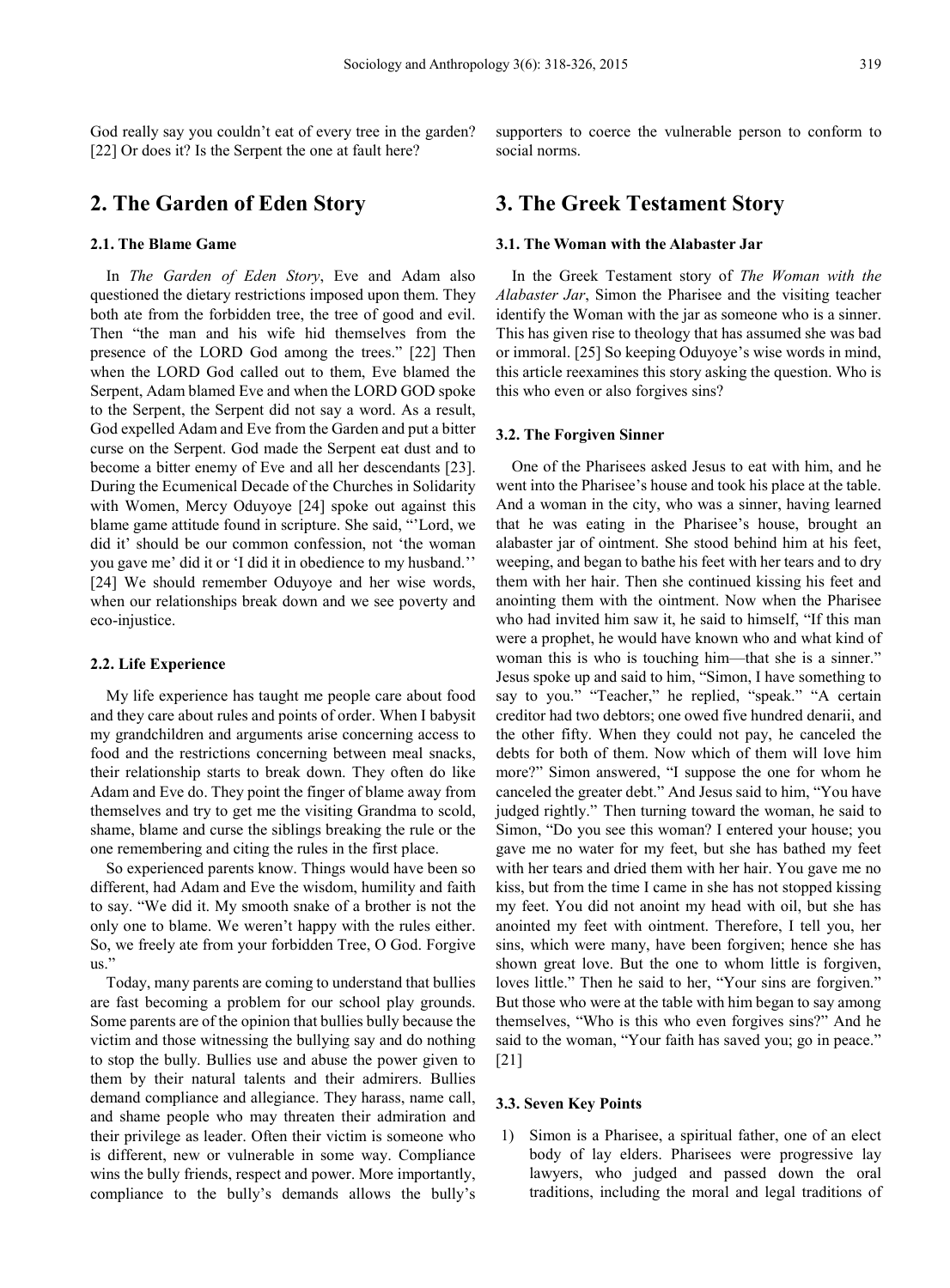the Fathers [Elders]. [20,26-27 ]

- 2) The storyteller is the only one who identifies the Teacher as Jesus.
- 3) Simon's actions speak volumes. He acts like a father or a groom who is unhappy with the chosen woman. He sullies her reputation with unspoken thoughts that the Teacher reads by Simon's demeanor. Simon's unspoken thoughts "what kind of woman this is who is touching him—that she is a sinner" shame and humiliate her.
- 4) The Woman stands behind the Teacher, bathes his feet with her tears, wipes them with her hair, kisses them, and anoints them with ointment.
- 5) This is a sensual, intimate tableau full of power and loving emotion that also speaks volumes.
- 6) In response to the Woman's tears and Simon's reaction the Teacher uses a parable as if he were holding up a mirror to Simon. This reveals Simon as a credible judge and spiritual father who has neglected his role as host to provide hospitality to a guest that the Woman loves.
- 7) As the drama unfolds, Simon and the bystanders come to a greater understanding. The Woman and the Teacher have sinned and so has Simon. All three have been forgiven much and all three love much.

In the context of the seven key points, the Woman's courageous and powerful tableau can be interpreted in the following way. "Teacher, I have great affection for you. I stand behind you in front of Simon and his other invited guests. I stand here silently, giving you my love and my highest praise. My tears reveal my hurt feelings and my frustration. Simon and others have doubted my integrity and my faith in the messianic prophecy. Your words and Simon's actions judge me foolish, prodigal and sinful for making such a lavish display anointing you so dramatically."

It can also be interpreted in this way. "Simon you are a wise spiritual father, a village elder. I love and adore you. With your keen knowledge of scripture and oral tradition, you are like a skillful gardener who cuts off every branch in the tree of the elders that bears no fruit. [28-29] However, you have hurt me and shamed me in front of the Teacher and his disciples. The teacher whose feet I kiss brought me here so that you and I and he could get better acquainted. Can you not see that the Teacher and I want to honour you as an elder and the father of the messianic prophecy? [11]My kisses and my ointment convey my desire to make peace and heal the schism in our worshipping communities. The Teacher and I have sinned, and I am asking you Simon to forgive us and make room in your heart for us,"[30-31].

#### **3.4. Simon the Father and Judge**

The Teacher and the Woman give Simon the power of father and judge here. We give Simon the judicial power to bully if we let Simon and the teacher "sully" or blaspheme the Woman as an immoral law breaker to protect the Teacher's name and reputation. Forgiving one another our sins is how we hold our anchor and show our faith in the

Triune God. It is how we as ambassadors of Christ show our trust in the Father when we continually pray and teach others to pray "Our Father in heaven, hallowed be you name…forgive us our debts as we have also forgiven our debtors."[32]. We also show our love, respect and trust for the Teacher when we see him clearly as someone forgiven for loving both Martha and Mary. [33-34]

Christians long familiar with the hymn "Will Your Anchor Hold" sing out the refrain loud and clear following the last seven words of the third verse: "while, our hopes abide within the veil." [35] They trust the love of Jesus that is extravagant and forgives sins. The Woman anointing the Teacher's feet is veiled. Her name is not revealed until Jesus starts to travel from town to town and other people come to realize who this woman with the jar is. In the second verse after Jesus says to the Woman "Your faith has saved you, go in peace, Luke unveils the woman. [36] He names her "Mary, called Magdalene, from whom seven demons had gone out," [37] This is Good News. If we trust in the veiled extravagant love of Jesus, seven demons will go out of us too. Our oppressive thoughts, doubts, fears and emotions—blinding us to the truth—will leave us. We will make peace with ourselves and all our relations. Like the blind man, our eyes will see the truth, we will throw off our cloak, and honour our father, our mother and our teacher [rabbouni] [7, 38] by renewing the whole creation with social ethics that undergirds the theology of women and men. [24, 42]

### **3.5. The Great Banquet**

The kingdom of heaven has been compared to a great dinner or a wedding banquet. [39-40] In Luke's gospel, the master is angry because the invited guests are making excuses for not coming to the banquet. So in anger, the master of the banquet instructs the slave in charge of hospitality to compel people to come in so that their house will be filled. Thus the master says, "For I tell you, none of those who were invited will taste my dinner. [39] In Matthew, the host is a king. The king becomes angry when he notices one of his guests not wearing a wedding robe. He calls the man his friend and asks him how he got in without wearing a wedding robe. When his friend remains speechless, the king has him bound hand and foot and thrown into the outer darkness. [40]

This article lifts up the story of the *Woman with the Alabaster Jar* as an example of how some Christians have used this story to bully or compel people to repent and convert to Christianity. In doing so, they have exploited the tearful woman and her story to foster an idyllic view of Jesus as the one who committed no sin [41] as if the Pharisee and the Woman with her rich jar were bad and the Teacher she loved good. [25] Moreover, by promoting such a view, people have created a negative stereotype of Mary Magdalene and women who love outside biblically established morality. [1-2] Separating Mary Magdalene from the Woman in Luke 7, exacerbates the negative stereotype because it fails to see the significance of the gospel writer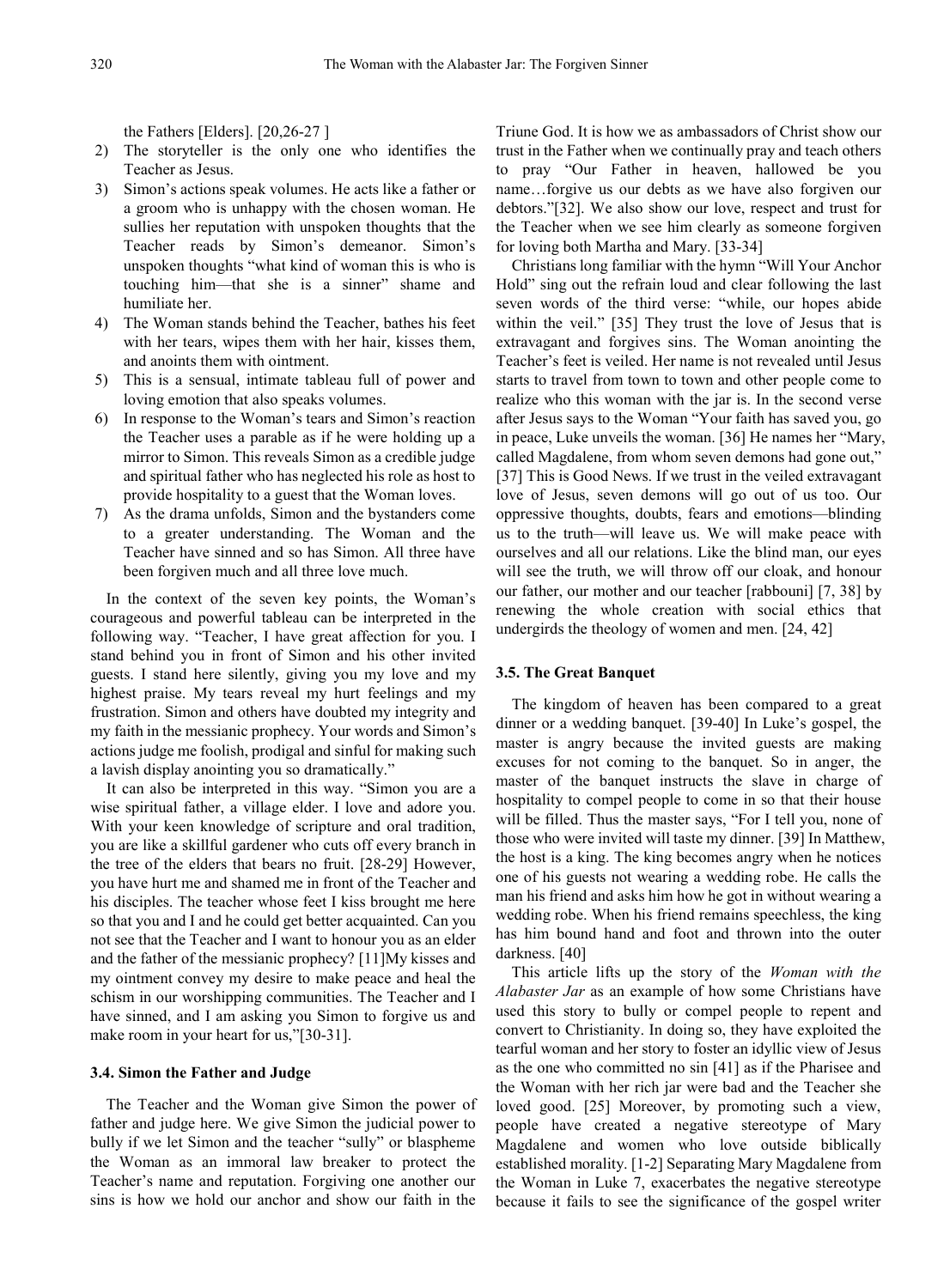who made forgiveness the crux of the story to reveal the truth about God's forgiveness.[3]

According to Alexandros Papaderos, [42] "the truth is the foundation of Christian ethics. And this truth reveals to us that God and the Good are identical, since only the Triune God is good." To undergird this theology, Papaderos cites the story of the rich ruler who says to Jesus, 'good teacher what must I do to inherit eternal life.' [43-44] To which the teacher responds. 'Why do you call me good? No one is good but God alone.' [43-44] Then Papaderos [42] adds, "God is the highest good toward which humanity should strive confidently despite its sinfulness and the evil in the world."

Fostering the idyllic view of Jesus' goodness or sinless state without understanding the role of the Trinity and the role that forgiveness plays in Jesus' sinless state has been problematic. The church has sent priests and nuns out into the world without a wedding robe, insisting everyone must wear one. According to Jewish tradition, when a bride and groom get married, they are "purified of past mistakes" and become as "pure as newborn babies." [45] This means that "the family…begins on the day of the wedding. [45] In preparation for the wedding, both the groom and the bride purify themselves.[45] In a zeal to show love for Jesus, one can easily lose sight of Jesus as the forgiven bride, groom and officiating rabbi including the invited friends and family. Margaret Starbird, [5] Dan Brown [6] and Vogt Turner [1] have opened up the discussion of Mary Magdalene and her relationship to Jesus. So now perhaps, more people will re-discover Jesus coming out of the pages of scripture as the forgiven, groom, bride, teacher, beloved spouse and those others committed to living in love with respect for all people and all creation.

Welcoming people into the household of the Triune God in the name of Christ and teaching one another how to be good stewards of creation, we Christians have made many mistakes. We have contributed to racism, colonialism, apartheid in South Africa, the Magdalene laundries in Britain, and the Residential School scandal in Canada. We have also fought against such practices. However in the process, we have cried out to Jesus saying…Good Teacher, and then believing the Good Teacher to be God—we have assigned the label of sinner to—rich persons, prostitutes, unwed mothers, mistresses, gay and lesbian people, indigenous people, people of other faiths and people of mixed heritage. Witnessing to these people and their tears, we should be asking them for our forgiveness and assuring them that their faith has saved them.

Christian teaching asserts the church is Christ's body and through the scripture proves Jesus to be the Christ.[46-47] Further to this teaching, scripture says the church is Christ's reconciled body. [48-49] Every Easter as the drama unfolds, scripture reminds the faithful there were two people named Jesus brought before Pilate. [50] These were: Jesus the Messiah and Jesus Barabbas [the son of the father]. [51] A third name is also mentioned: Jesus of Nazareth whom Pilate named the "King of the Jews." [52] When questioned by Pilate, Jesus of Nazareth said nothing to the charges. [53]

This silence crucifies the body of Jesus. If we like the crowd only see and release one Jesus, Jesus the son of the father, it is because we are looking at Jesus' reflection darkly through a colonial lens. We need to allow the truth as revealed by the Triune God to see the other two Jesus' and let our faith bring us into communion face to face with the crucified and then the resurrected Jesus as a unit. [54-55] If we see Jesus as the forgiver, the only one sinned against, we need to look again. Simon carried the cross for Jesus. [9] So we must not let the many ways people have perceived and described Simon deceive us or obscure our vision. Nor must we allow the Teacher speaking to the rich ruler to deceive us. [43-44] The Teacher is not singularly good. The Teacher is a forgiven sinner like the Woman and Simon, for as Paul writes to the church at Rome, "all have sinned and fall short of the glory of God." [56] And yet, Paul [57] says "God made him [the one] who knew no sin to be sin for us, so that in him [the one] we might become the righteousness of God."

So how can three sinful bodies coming in the name of Jesus: Jesus the Messiah, Jesus Barabbas, and Jesus of Nazareth be this him [ this one] who knew no sin? [57] Firstly, scripture [58] says whoever loves is born of God and knows God. Secondly, it [59 says "No one who is born of God will continue to sin, because God's seed remains in him [them]; he [they] cannot go on sinning, because he [they] has [ve] been born of God." Thirdly, the same Teacher who claims only God is Good, [43] opens Simon's eyes to the truth about forgiveness and love [60] by telling a simple parable that allows Simon to see himself as one who has also sinned much and can therefore also love and forgive much.

At the  $6<sup>th</sup>$  Assembly of the World Council of Churches, William Lazareth [61] presented Andrei Rublev's icon of the Holy Trinity to remind delegates and visitors God is Love because God is Triune. Thus it is extravagant love to say God is with us and God is a forgiven and a forgiving body who loves much. According to Jurgen Moltmann, [62] "the church is holy in its unity and in all its members, not in itself but in Christ...the sanctified church is always at the same time the sinful church. Through its continual prayer 'forgive us our trespasses,' it recognizes itself as being in sin and at the same time as being holy in the divine forgiveness of sins." Surely there is enough evidence to see Jesus as the indivisible holy incarnation of the Father, the Son and the Spirit clothed in scarlet. This may create a stumbling block for some and seem foolish to others.[63]. For those who have been forgiven much and have much love to show [60], Jesus is their rock, their salvation and their fortified tower. [5,64-65]

#### **3.6. The Woman, the Teacher and the Father Love Much**

Returning to the story in Luke 7, the Woman, Simon, and the Teacher love much, because all three have been forgiven much. Simon sins too. His sin is the sin of inhospitality. [66] He offends his guest who is a renowned teacher and hurts the feelings of a woman who came to honour both Simon and the Teacher. Simon offers his guest no kiss of peace or foot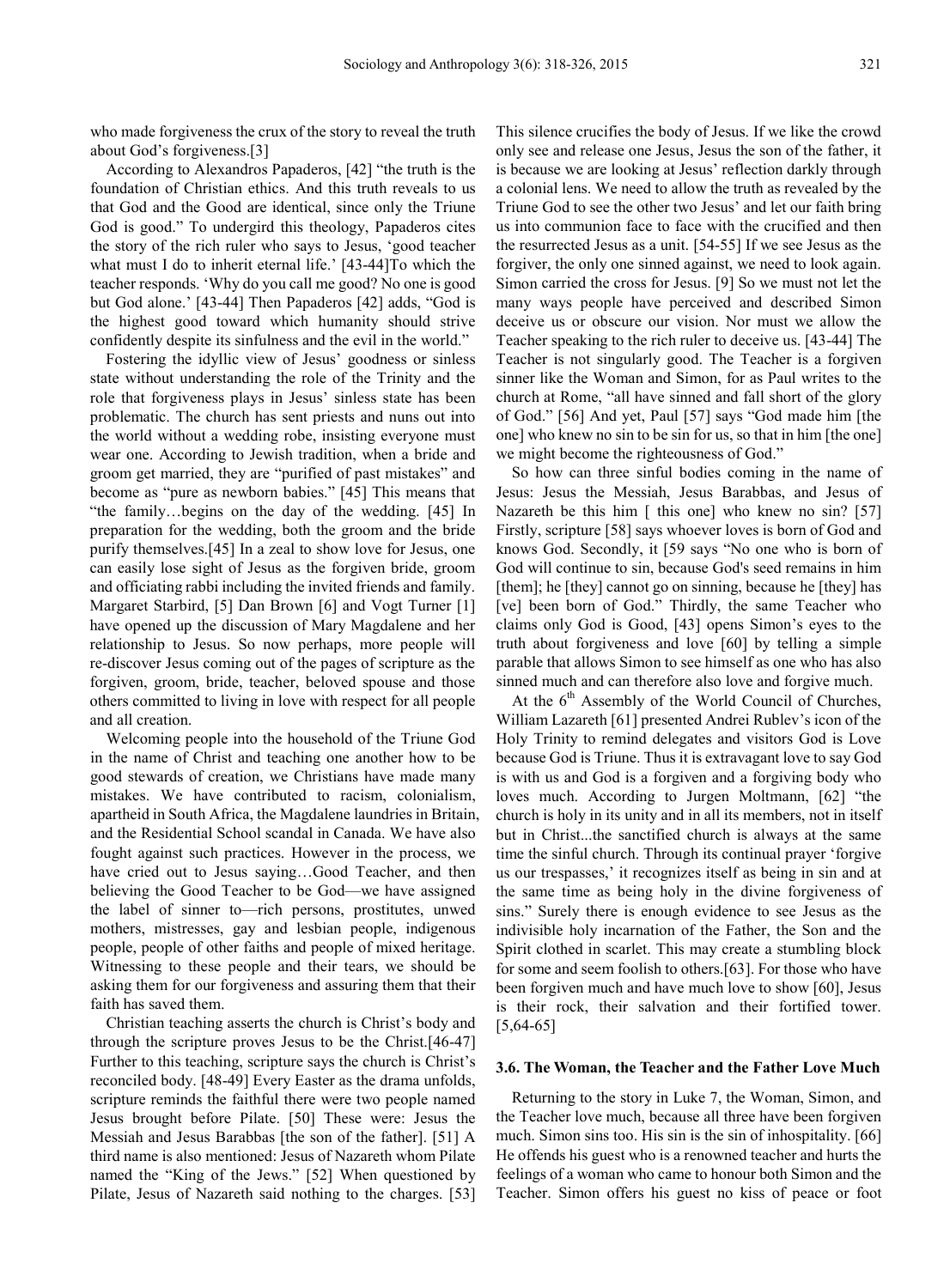water, and his facial expression and body actions reveal his inward doubts about the prophetic ability of his guest and the faith and integrity of this woman who greets the Teacher with love. Thus the Teacher tells a parable about a man owing a large debt and another owing a smaller debt. Simon's debt may seem like the smaller debt. However, as Simon judicially decides that the one to whom the larger debt is forgiven will love the most, *he* says to her, "Your sins are forgiven"(Emphasis added). The text in the NRSV translation is unclear. He could be Jesus and this Jesus who forgives could be Simon or the Teacher or both. The people sitting at the table with Simon and Jesus begin to say among themselves. Who is this who even or also forgives sins? Later as the story of Simon, the Teacher and the Woman forgiven for their sins reaches legendary proportions, we see Jesus in three persons standing trial in front of Pilate. [50-52] On Trial in front of Pilate, we see Jesus saying nothing. [53] and this lets Pilate release Jesus the son of the Father and lets the crowd crucify Him with two other people, one on either side and Jesus in between. "Pilate also had a sign lettered and put on the cross. The inscription was: Jesus The Nazarene The King of the Jews." [67] In 2 Corinthians, Paul [68] tell us that we are not to regard Christ from a human point of view, [as a sinner]. We are to think of Christ and anyone who is in Christ, as a new creation, [without sin]. For in Christ, God was reconciling the world to [God's] self, not counting their trespasses against them. If we truly believe this, then the trespasses [sins] of the three human incarnations of the Triune God crucified as Jesus, the Nazarene and the King of the Jews are forgiven.

The *Forgiven Woman Story* gives us an opportunity to understand the power play at the cross to reverse the Fall and reconcile the household of God, justly and evenly. The question asked by those gathered at the tables of the Teacher and Simon is the crux of this paper, and the key question that Simon and all those compelled to carry the cross of Jesus are compelled to answer. Who is this who even forgives sins?

#### **3.7. The Way to Peace and Restorative Justice**

We need to see the way to peace and restorative justice as a faithful way. We need to learn how to forgive one another evenly, equitably. Even when someone blames the other or acts like a bully. Even when we are the ones who are playing the poor me look at me I'm the victim card. We need to identify the power struggle that is going on and learn how to share power in an even way. We need to realize that even "forgiveness" is power. Not giving the "other" the power to forgive also is withholding power and setting up the relationship for a mighty big fall or a painful dissolution.

<span id="page-4-0"></span>As members of the body of the Risen Christ we are ambassadors of peace and reconciliation. [48,68] This takes time. We are to think of Christ and the household of faith living the Christian story as a new creation. This is the first step. Yet we Christians also need to realize that forgiveness is a creative process. Forgiveness brings peace and reconciliation when all offending and offended parties are

able to forgive and begin again building up the body with the Love that the Risen Christ reveals.

#### **3.8. The Stone Suddenly Gave Way**

After a long two days that probably felt like 25 years to those hovering, waiting and watching, the stone, sealing the tomb in breathless silence and darkness, suddenly gave way. The Woman and the Teacher were reunited "face to face." [69] Prior or in the midst of this reunion, the Woman suffers a major setback. She is acutely aware that she has no husband. She weeps and cannot rejoice. It appears as if she doubts the prophecy has come true. However, she stubbornly clings to the hope, searching for her redeemer, the one who makes good his pledge to restore her sovereignty as his royal bride. [65, 70-72] For a moment she considers her own fallibility. She supposes the Teacher may be her promised gardener and king. [29] who has taken her Lord's body. [73] So she proceeds with an assumption.

> "Supposing him to be the gardener, she said to him, 'Sir, if you have carried him away, tell me where you have laid him, and I will take him.' Jesus said to her, 'Mary.' She turned and said to him in Hebrew 'Rabbouni!' (which means Teacher). Jesus said to her, 'Do not hold onto me because I have not yet ascended to the Father. But go to my brothers and say to them, ' I am ascending to my Father and your Father, to my God and your God.'" [74]

## **3.9. The Resurrection Sends the Disciples back to Bethany**

With this annunciation, Mary Magdalene's confidence is restored. She is sure. Simon is the Father who has heard her lament and smelled her perfume and is now waiting with outstretched arms to welcome her elect Rabbouni and his beloved with the kiss of peace. [21] Like the Bride in Song of Songs, Mary [75] sees herself coming up from the wilderness (of her tears and doubt), holding onto her beloved.  $2$  She goes to the disciples and announces "'I have seen the Lord'; and she told them that he had said these things to her." [76] With this realization comes a fuller realization of the resurrection. The Magdalene's reunion with the Rabbouni was just the first step in their ministry of reconciliation. The next step brought the Rabbouni back to Bethany where the ascension took place. [77]

A lot of activity takes place at Bethany. Bethany should remind believers of Martha's worry [78] and her testimony of faith. It was at Bethany where Martha [79] declared, "yes Lord, I believe that you are the Messiah, the Son of God." It is also here in Bethany where the death and resurrection of Lazarus occurs. It is also where Martha speaks to Mary

-

<sup>2</sup> For centuries on Mary Magdalene's feast day, Roman Catholic liturgy included passages from the Song of Solomon [5 ] and Hippolytus saw both Mary and Martha as the Bride who welcomed Jesus as the Messianic Bridegroom outside the tomb in the garden.[1]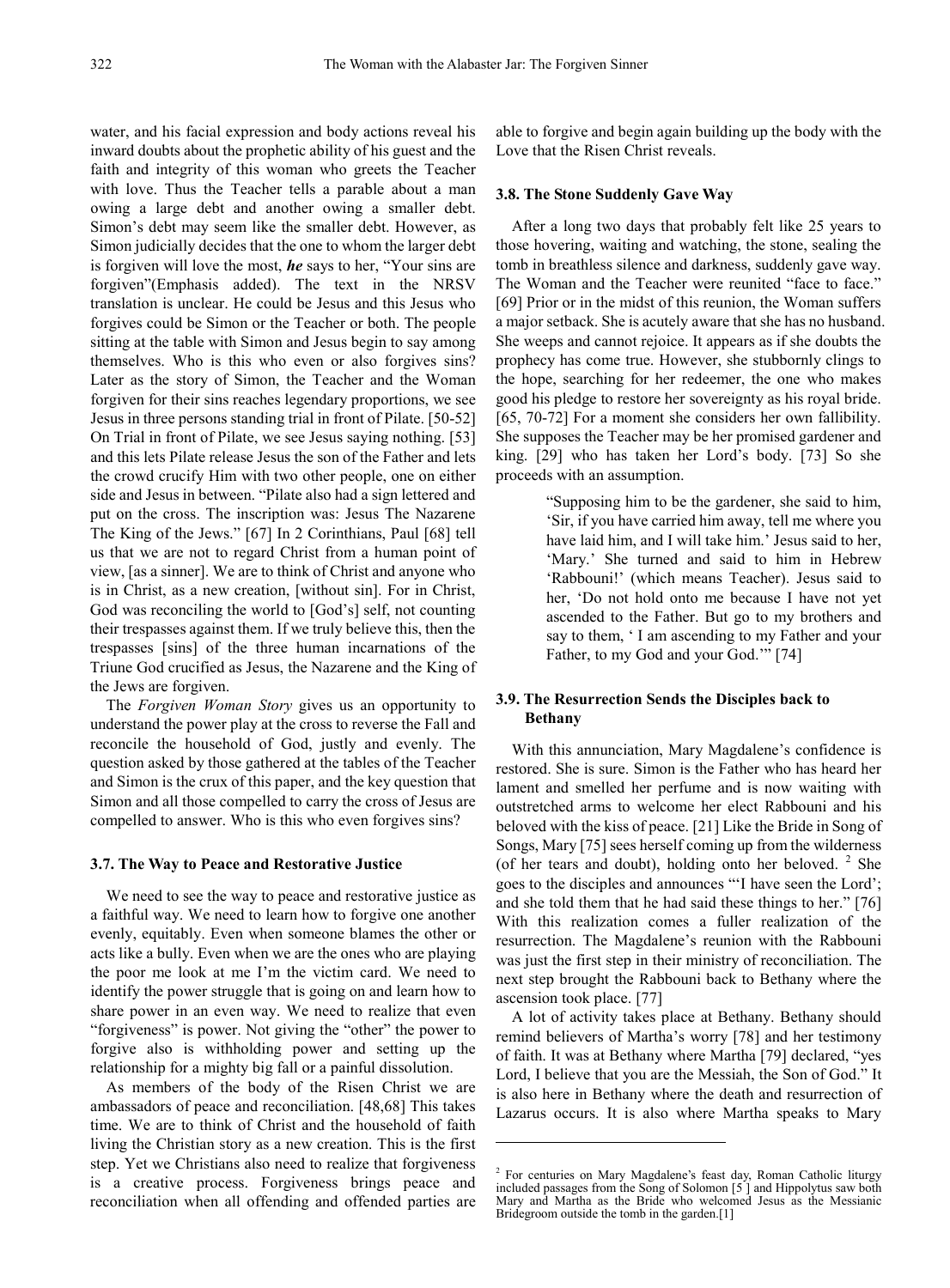privately. "The Teacher is here and is calling for you." [80] Furthermore, six days before the Passover festival, Martha and Mary give a dinner in Bethany and invite Jesus. Both Jesus and Lazarus attend. And here too at this dinner in Bethany with Martha and Lazarus present, Mary anoints Jesus. This time Judas, the son of Simon Iscariot accuses Mary of cheating the poor. Judas thinks she should have sold her ointment and given the money to the poor. [81]

This is a lot to comprehend, especially because the Gospel tells us that Judas is a thief who betrays Jesus to the authorities. [82-83] As the Gospel stories reveal, Satan had entered into the heart of Judas. [84-85] and it is here in Bethany where Jesus says. "Truly I tell you, wherever the good news is proclaimed in the whole world, what she has done will be told in remembrance of her." [86-87]

With faith in that realization, this article goes beyond the Vogt Turner [1] thesis project. This article goes forward in faith believing that the Magdalene is the feminine Jesus who speaks up and betrays the messianic secret [88] with a kiss and proclaims herself as the Light, the burning torch, the candle of faith that is central to Christian worship. [89-91] Patriarchal language and some revisionist scholarship veil this. People who stubbornly believe there is only one male Jesus will resist this assertion. This article however, stands in opposition to that view and resists revisionist attempts to separate Mary Magdalene from the sinner woman of Luke 7. Rather this article says. Let the Forgiven Woman sin no more and come in Jesus' name. Let her light our path, our churches, and our hearts. Let her kiss Jesus the Father and Jesus the Son of the Father and his beloved Lady <sup>[3](#page-5-0)</sup>on the cheek and betray the messianic secret to the authorities. Let her go and tell the disciples. "I have seen the Lord."[76]

Seeing and believing in a female Jesus, we can see Jesus in the wilderness where she was tempted by Satan. [92] We can then see her saying to Simon called the rock, "get behind me Satan you are a stumbling block." [93] And then we can see her coming out of the wilderness leaning on her beloved. [75] We can see her bridegroom as the heart and soul of the Song of Solomon, to whom she sings, "My vineyard, my very own, is for myself…O you who dwell in the gardens, my companions are listening for your voice; let me hear it. Make haste, my beloved....[94] As the veil lifts, we may think our eyes are deceiving us because the truth reveals Jesus as the bodily incarnation of the three person Triune God, each living in love and thanksgiving for the other and all creation. [61]

As this article previously mentions, there were two Jesus' presented to Pilate. [50] Jesus called the Christ and Jesus Barabbas, the Son of the Father. Of course all through the Gospels there is a disciple that Jesus called the Twin. And at the resurrection this Twin says "Unless I see the nail marks in his hands and put my finger where the nails were, and put my hand into his side, I will not believe it."[95] The resurrection is not just about forgiveness. It is about the

-

unification of the body. It is about the peace and reconciliation that comes with forgiveness and a faith that demands reconciliation. [96] Jurgen Moltmann [62] aptly says. "The church [the body of Jesus] is holy in its unity and in all its members, not in itself but in Christ." As Paul [97-98] says, we are all sons [children] of God. In Christ we are one. We are neither Jew nor Gentile, nor male, nor female, slave or free. So some may argue God has no gender or body and lives high above the world in the clouds, rather than in a cloud of faithful witnesses who clearly see Jesus appearing to Simon, the elder, Mary chose as her Lord—fulfilling scripture. [8,99-100]

# **4. Concluding Thoughts**

Paying close attention to the Gospel with the intent of reversing the Fall and ending the exile and the curse of enmity between Eve and the Serpent, [101] it is evident the crucifixion, resurrection and ascension must reconcile this Serpent and welcome this Serpent as a gift of God, fully forgiven. This is imperative. Unless we can see the Serpent and every creature in the garden as God's gift to us, we will continue in our sins.

#### **4.1. Restorative Justice is Relational**

Faith in each other and faith in God's promise to rejoice with us in this reconciliation is what will bring opposing sides together within the church and restore the fourfold harmony of the garden of Eden. [102] It is what puts a song in Mary's mouth [103] and causes God and every creature to sing and rejoice. [104] It takes patience and it takes faithful listening even during times when we are so sure God has forsaken us and has stopped answering our prayers because all we hear in the silence is self-reproach and all we see in the darkness is the light from exploding bombs and clashing swords. It takes time and space to restore broken relationships. Giving each other the space and time to think things through is important. All sides need to see things from the other's position. Restorative justice is relational. It restores the broken trust and blesses everyone involved in the fallen relationship. It blesses the whistle blower, the one betraying the sanctity of silence, the rich and mighty one cursed for shrewd resource management, the one made the scapegoat and the one outcast as leprous or having a freckled or blackened skin colour. With time, patience, perseverance, love and hospitality, strangers and enemies will become friends and lovers who feel compelled and committed to being in that elect number who are dressed as family and friends honoring the bride and her bridegroom in the Kingdom of God—the garden of all gardens. [40,105]

This article concludes. Mary did not marry Jesus the Teacher whom she anointed as the Christ, thinking as many Christians have down through the ages that the Teacher was her Lord and her Bridegroom. The risen Jesus person greeting Mary in the garden overlooking the tombs is not

<span id="page-5-0"></span><sup>&</sup>lt;sup>3</sup> The name Martha means Mistress, Lady of the House. [1]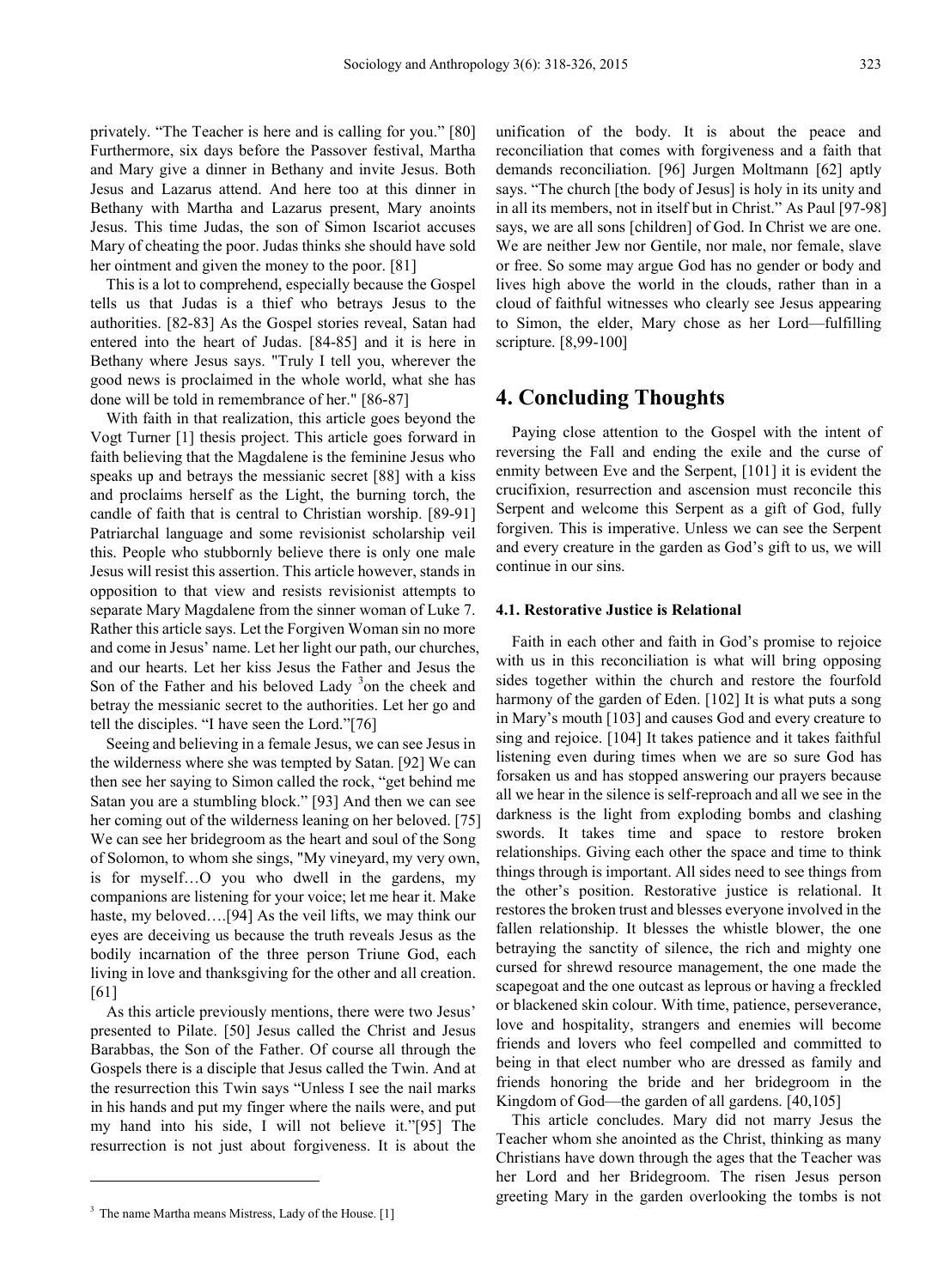Mary's Lord or her Bridegroom. He is the Son of the Father. He is the Teacher, the one who says to Mary, "Noli me tangere, do not touch me, for I have not ascended to the Father. [106] So truly this means Simon is Mary's Lord and her Bridegroom? For as John [107] writes, "He who has the bride is the bridegroom." Furthermore, Mary is the bride of whom the prophets speak and the Roman Catholic Church honoured as the bride of Solomon's Song for centuries. [1,5] And, Simon, the one who was a stumbling block, entered Mary's heart and appeared to the Rabbouni, causing the disciples to say. "It is true! The Lord has risen and has appeared to Simon." [108]

To see three persons coming in the name of Jesus the Christ takes faith. It seems foolish. [109] It is what makes many people stumble and ask "Is Christ divided?"[110] Many people do as they did in ancient Corinth, find it hard to understand how Jesus and the Christ can be one if there are two reconciled to each other by a third. Yet scripture says Christ Jesus is our peace because by bringing two groups into one, the dividing wall was broken down so that in Himself, He might make the two into one new man, one new faithful family, thus establishing peace. [48]

As ambassadors of Christ, Christians are invited to share in this mission of reconciliation to renew our faith in each other and to extend this restorative mission to the whole creation. At the Sustainable Alternatives to Poverty and Eco-Justice (SAPREJ) conference (for which this article was originally written) many bitterly treated people who have known abuse, colonization, poverty and war will come forward. They may ask? How can we love and restore a world torn apart by lust and greed? How can we forgive people who have sinned? How can we forgive people who have doubted our integrity and have abused our gifts and resources? How can we forgive people whose silence has hurt and abused us? How can we forgive people who steal from their own household purses? How can we forgive people who kill? How can we forgive people who buy big fancy houses, pretty clothes and vacations while our children go hungry? How can we forgive people who have abused us and our beloved people and have stolen all our hopes and dreams for a sustainable future? Where is justice? And like the one Jesus called the Twin they may say, unless we see the nail marks and experience this everlasting bond of love and forgiveness for ourselves, we will not believe. We will remain stinking and asleep in the tomb, like Lazarus. [111] We will remain 4 days or 40 days or 40 years asleep near death. Unless we hear Jesus call us and include us at the banquet table and treat us equitably as a loving person in this mission, we cannot believe.

This article says stop doubting. Believe. The Triune God is with us. God is Love because God is Triune. [61] Everyone who loves has seen God and is born of God [58] and the one and the many who have been forgiven much, love much. [60] We have been called to this banquet table. We are regarded as a loving person in this SAPREJ mission. We can listen and learn more about God, each other and creation, lifting up the question "Who is this who also

forgives sins?" as a healing balm.

# **REFERENCES**

- [1] Vogt Turner L. *Mary Magdalene: Her image and relationship to Jesus* (Master's project, Simon Fraser University, Burnaby, British Columbia, Canada 2011), pp25-26, 50-53,108-111, Online available from http://summit.sfu.ca/system/files/iritems1/12048/etd6959\_L VogtTurner.pdf
- [2] Winkett, Lucy. "Go Tell! Thinking about Mary Magdalene." Feminist Theology: The Journal of the Britain & Ireland School of Feminist Theology.29 (2002): 19. *Academic Search Premier*. EBSCO. Web. 13 Sept. 2010.
- [3] Pope, Hugh. "St. Mary Magdalen." The Catholic Encyclopedia, Vol. 9. New York: Robert Appleton Company, 1910. Web 24 Mar. 2010. http://www.newadvent.org/cathen/09761a.htm
- [4] Schaberg, Jane, with Melanie Johnson-Debaufre. *Mary Magdalene Understood*. Rev. ed. of The resurrection of Mary Magdalene. New York: Continuum International Publishing Group Inc, 2006, p59.
- [5] Starbird, Margaret. *The Woman with the Alabaster Jar: Mary Magdalen and the Holy Grail.* Santa Fe: Bear & Company, 1993, pp 28-29.
- [6] Brown, Dan. *The Da Vinci Code: Now a Major Motion Picture.* London: Corgi Books, 2004.
- [7] John 20:16 New Revised Standard Version
- [8] John 20: 13 NRSV
- [9] Mark 15:21 NRSV
- [10] Romans 16:13 NRSV
- [11] 2 John 1:1 New International Version, NRSV
- [12] Disney, W. Disney's Little Mermaid. Walt Disney Pictures [DVD], 1989.
- [13] Disney, Pixar. Brave. Walt Disney Pictures [DVD], 2012.
- [14] Tatum, W. Barnes. *Jesus at the Movies: A Guide to the First Hundred Years*. Rev. and Expanded ed. Santa Rosa: Polebridge Press, 2004.
- [15] Lloyd, David F. "Mary, Mary? Quite the Contrary! " *Vision Insights and New Horizons spring* (2005): n.pag. Web. 10 June 2010. http://www.vision.org/visionmedia/article.aspx?i d=1119&terms=Mary+Mary+quite+contrary
- [16] Swidler, Leonard, *Jesus was a Feminist.* Lanham, MD: Sheed & Ward, 2007. N. Pag. Kindle file.
- [17] Haskins, Susan. *Mary Magdalen: Myth and Metaphor.* San Diego: Harcourt Brace & Company, 1993, p 392.
- [18] Moltmann-Wendel, Elisabeth. *The Women around Jesus: Reflections on Authentic Personhood*, London: SCM Press Ltd.1982.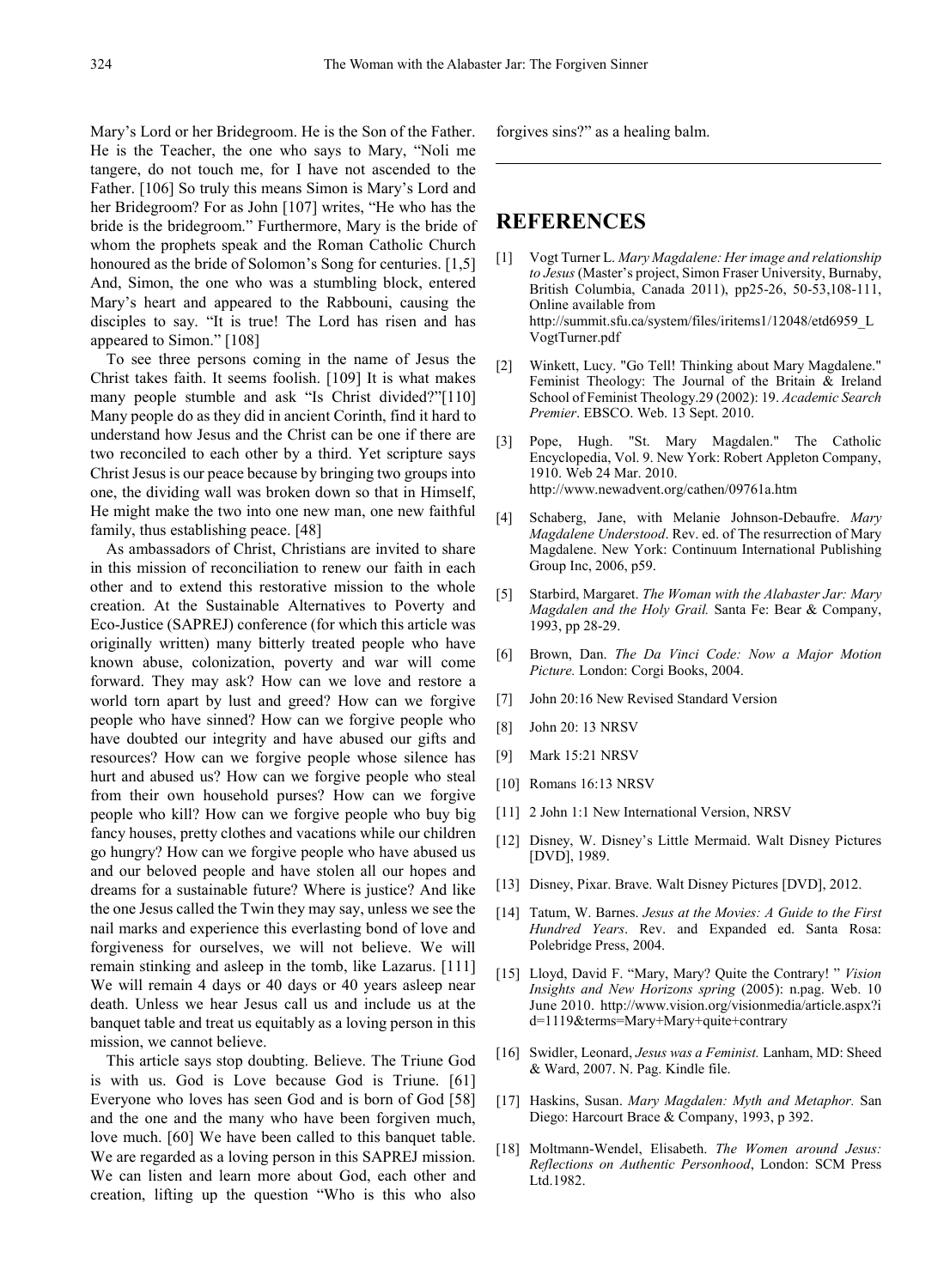- [19] Barclay, William. *The Daily Bible Series, revised edition: the Gospel of John Vol.2.* Philadelphia: Westminster Press, 1975, p265.
- [20] Buttrick, George Arthur. "Pharisees." The Interpreter's Dictionary of the Bible, Vol. 3. New York: Abingdon; 1962, pp 776-777.
- [21] Luke 7: 36-50 NRSV
- [22] Genesis 3:8 NRSV
- [23] Genesis 3: 14-15 NRSV
- [24] Oduyoye, Mercy. *Who Will Roll the Stone Away?* . Geneva: WCC Publications, 1990, p.39.
- [25] Barclay, William. *The Daily Bible Series, revised edition: the Gospel of Luke2.* Philadelphia: Westminster Press, 1975, p95.
- [26] Matthew 15:2-9 NRSV
- [27] Mark 7: 1-3 NRSV
- [28] John 15: 1-2 NIV
- [29] Psalm 128:3 NIV
- [30] 2 Corinthians 2:7 NIV
- [31] 2 Corinthians 7:2 NIV
- [32] Matthew 6: 9-12 NIV
- [33] Luke 10:40 NIV
- [34] John 11:5 NIV
- [35] Owens Priscilla J. "Will your anchor hold in the storms of life?" 1829-1907. [cited 2015 July 13], Online available from: http://www.hymnary.org/hymn/CH4/737
- [36] Luke 7:50 NRSV
- [37] Luke 8:2 NRSV
- [38] Mark 10:51 New American Standard Bible
- [39] Luke 14: 15-24 NRSV
- [40] Matthew 22: 1-14 NRSV
- [41] 1 Peter 2:22 NRSV
- [42] Papaderos, Alexandros K. "Aspects of Orthodox Social Ethics." In *Trilogy on Social Ethics:Orthodox—Catholic—P rotestant,* coauthors: Ingeborg G. Gabriel, Ulrich H. J. Kortner, Alexandros K. Papaderos, 21-132. Philadelphia: Ecumenical Press, 2012, p37.
- [43] Luke 18:18-19 NRSV
- [44] Matthew 19:17 NRSV
- [45] Ouaknin, Marc-Alain. S*ymbols of Judaism*. New York: Assouline Publishing, 2000, p106.
- [46] 1 Corinthians 12:12, 27 NIV
- [47] Acts 18:28 NIV
- [48] Ephesians 2: 16 NIV
- [49] 2 Corinthians 5:18 NIV
- [50] Matthew 27: 11-26 Revised Standard Version
- [51] Buttrick, George Arthur. "Barabbas." The Interpreter's Dictionary of the Bible, Vol. 1. New York: Abingdon; 1962, p353.
- [52] John 19:19 NIV
- [53] Matthew 27:12 King James Version
- [54] 1 Corinthians 13: 12-13 NIV
- [55] 1 Corinthians 13:12-13 NIV;KJV
- [56] Romans 3: 23 NIV
- [57] 2 Corinthians 5: 21 NIV
- [58] 1 John 4:7 NIV
- [59] 1 John 3:9 NIV
- [60] Luke 7: 47-49 NRSV
- [61] Lazareth, William H. "The Triune God: The Supreme Source of Life: Thoughts inspired by Rublev's icon of the Trinity," *Document TH4-4* Vancouver BC: World Council of Churches Sixth Assembly, 1983.
- [62] Moltmann, Jurgen. *The Church in the Power of the Spirt*. New York: Harper & Row, 1975, p353.
- [63] 1 Corinthians 1:23 NIV
- [64] Psalm 62:2 NRSV; International Standard Version
- [65] Micah 4:8-13 NIV
- [66] Exodus 22:2, 23:9, Hebews 13, 1-2 NRSV
- [67] John 19:19 Holman Christian Standard Bible
- [68] 2 Corinthians 5: 17-21NRSV
- [69] John 20: 15-16 NRSV
- [70] Isaiah 29:1-4a NRSV
- [71] Lamentations 1:1NRSV
- [72] Psalm 45 NRSV
- [73] John 20:15 NRSV
- [74] John 20: 16-18 NRSV
- [75] Song of Solomon 8:5 NRSV
- [76] John 20: 18 NRSV
- [77] Luke 24: 50-52 NRSV
- [78] Luke 10:41 NRSV
- [79] John 11:27 NRSV
- [80] John 11:28 NRSV
- [81] John 12:1-8 NRSV
- [82] John 18: 1-11 NRSV
- [83] Luke 22: 47-53 NRSV
- [84] Luke 22: 3 Contemporary English Version